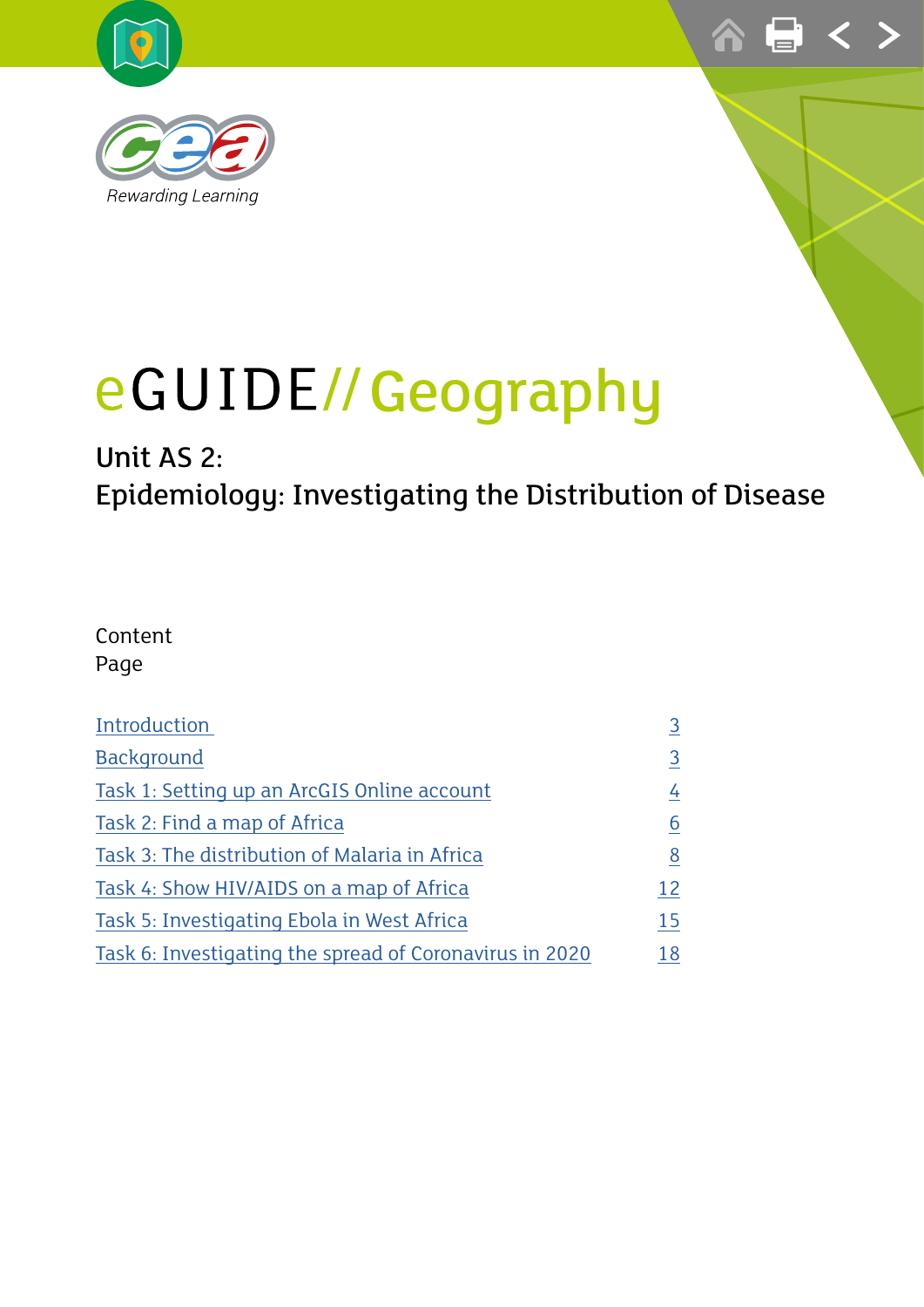



#### **DISCLAIMER**

External links are selected and reviewed when the page is published. However, CCEA is not responsible for the content of external websites. CCEA cannot guarantee the accuracy of the content in external sites. This is because:

- CCEA does not produce them or maintain/update them;
- CCEA cannot change them; and
- they can be changed without CCEA's knowledge or agreement.

Some of our external links may be to websites which also offer commercial services, such as online purchases.

The inclusion of a link to an external website from CCEA should not be understood to be an endorsement of that website or the site's owners (or their products/services).

Some of the content we link to on external sites is generated by members of the public (messageboards and photo-sharing sites for example). The views expressed are those of the public and unless specifically stated are not those of CCEA.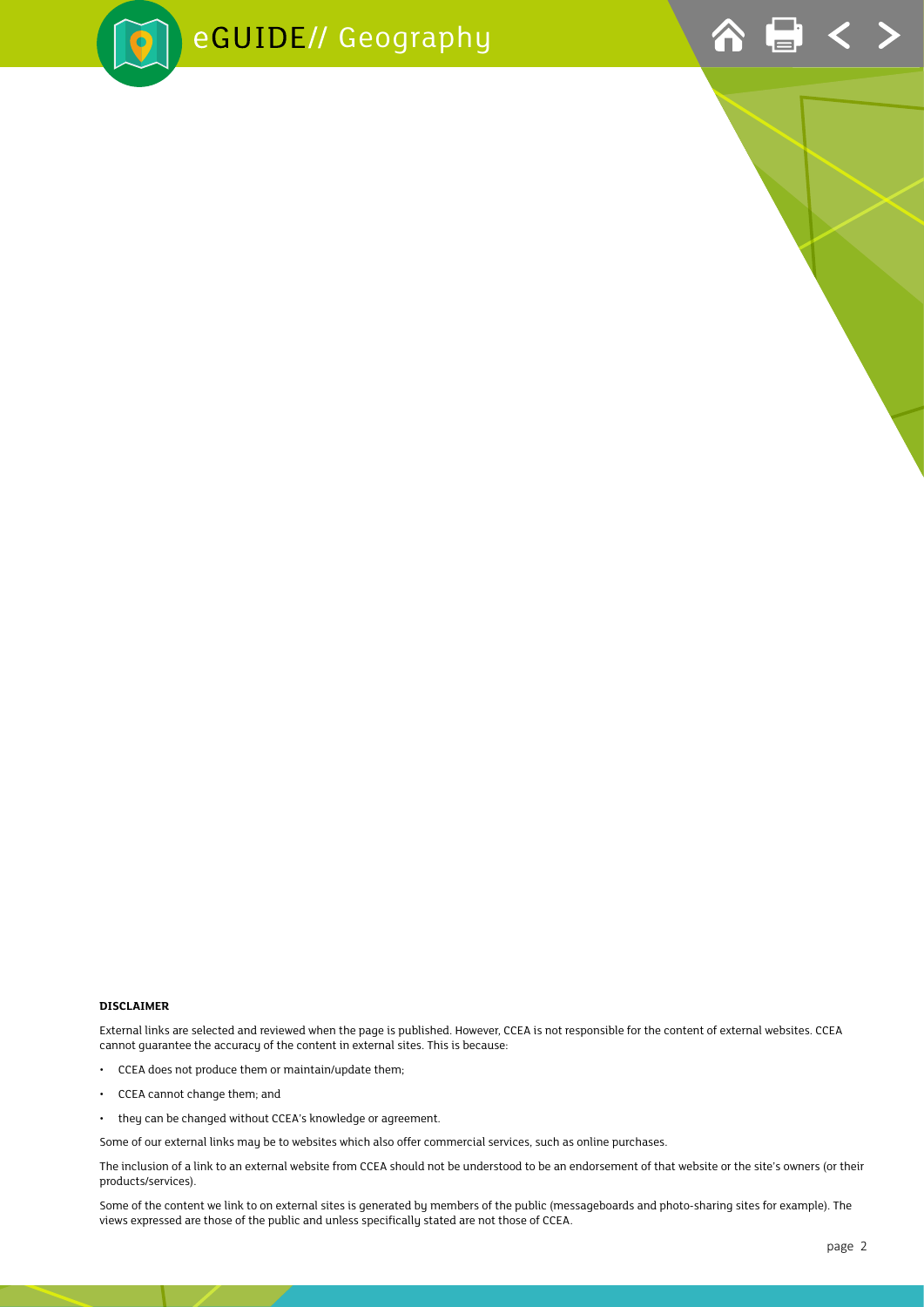

## <span id="page-2-0"></span>**Unit AS 2: Epidemiology: Investigating the Distribution of Disease**

#### **Introduction**

#### **Specification link**

This resource is related to AS Geography Unit 2 Human Geography Part 1(b) Population Change:

(ii) demonstrate knowledge and understanding of the demographic transition model and the epidemiological transition.

Note: spatial context requirement: general reference to places for illustration.

## **Background**

Epidemiology is concerned with the causes, consequences and distribution of disease and death in human populations. There have been studies of disease occurrences through time and comparisons of the epidemiology of countries at different stages of economic development. The results of these studies have led many demographers to conclude that an epidemiological transition has paralleled the demographic transition. The theory suggests that as economic development takes place, pandemics (widespread epidemics) of infectious diseases such as tuberculosis and diarrhoea will be replaced by degenerative diseases of affluence such as cancer and heart disease.

### **Aim**

The aim of this activity is to enable you to investigate the distribution of disease in Africa. Many people think that all countries, or everyone within Africa has HIV/ AIDS or Malaria or even Ebola. Through this activity you will be able to see the spread of disease across the continent of Africa and to consider why some areas are more affected than others.

In 2020 the world was gripped by the Covid-19 pandemic. This activity also investigates the global distribution of the Covid-19 pandemic.

#### **Before you start**

This activity uses **ArcGIS Onlin**e. ArcGIS Online enables you to connect locations and data using interactive maps. You will create maps using data included in ArcGIS Online. You can use Smart Mapping styles to make your data visually stunning.

In order to do this work successfully you must complete each of the tasks in order. Work your way through each task step by step. Do not move onto another task until you have completed all sections of each task.

To get started you will need to set up an ArcGIS Online account.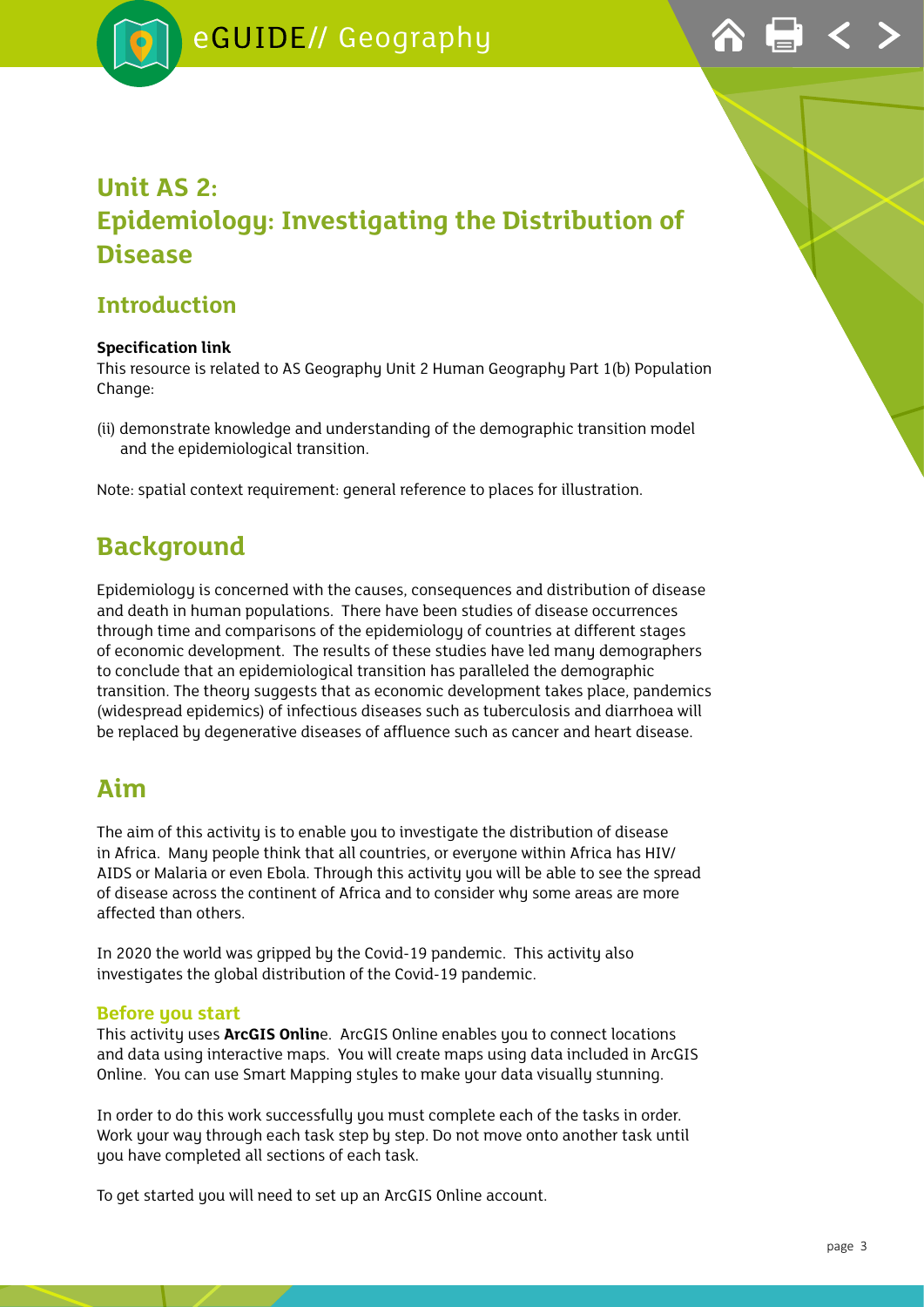<span id="page-3-0"></span>

You need to create a **Public Account** – use your school username and a password that is easy to remember.

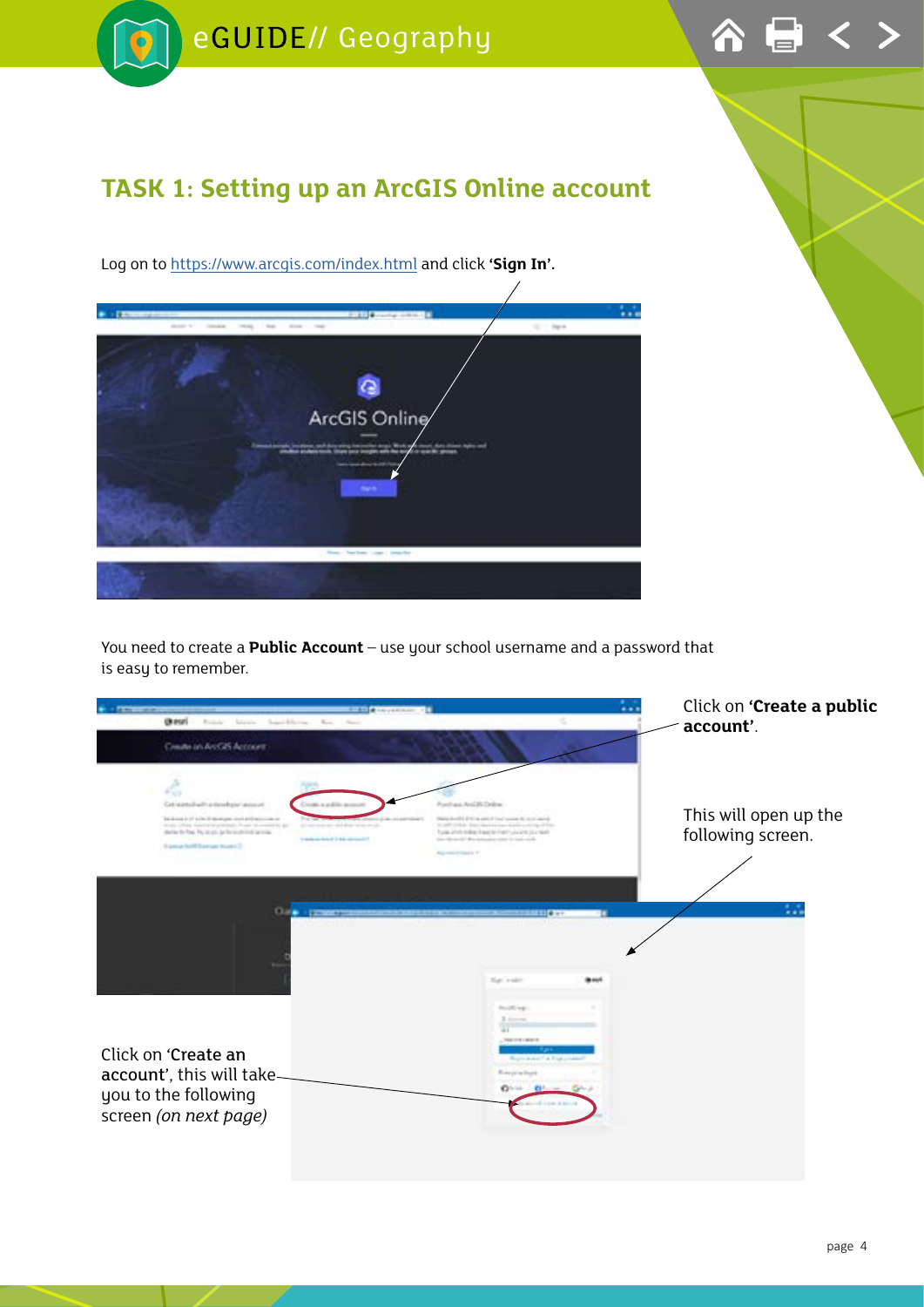

You will now be sent an email containing a link. You must open the email and click on the link to activate your account. **Note:** the link will expire in 24 hours.

**SERVICES** From now on, each time you log in to ArcGIS Online you just need to: • enter your username • enter your password $\sim$ Sprinker • then click sign in. $\sim$ p.  $0 - 0 G_{\text{max}}$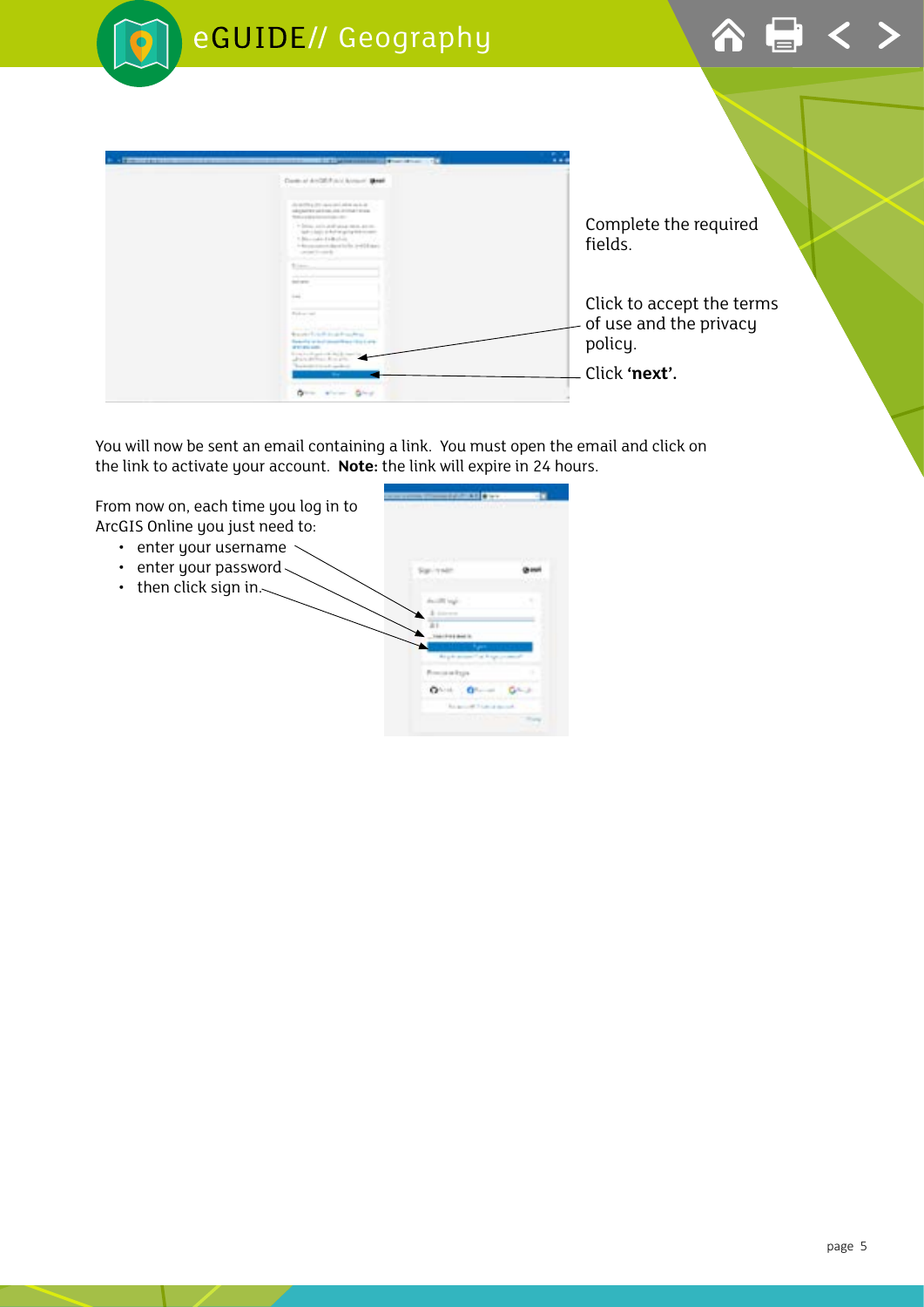<span id="page-5-0"></span>

### **TASK 2: Find a map of Africa**

1. After you have signed in you will now see the following screen. Select **Map** from the top of the screen.



2. The map will automatically default to the British Isles. On the left of the screen under **'Details'** and **'About'** you will see a simple 4-step guide to creating a map, you can refer to this anytime when working in ArcGIS Online.

To navigate the map you can use the roll button on your mouse to zoom in/out, alternatively you can use the **+** and **–** buttons on the map to do the same. You can also use the search facility on the right of the screen.

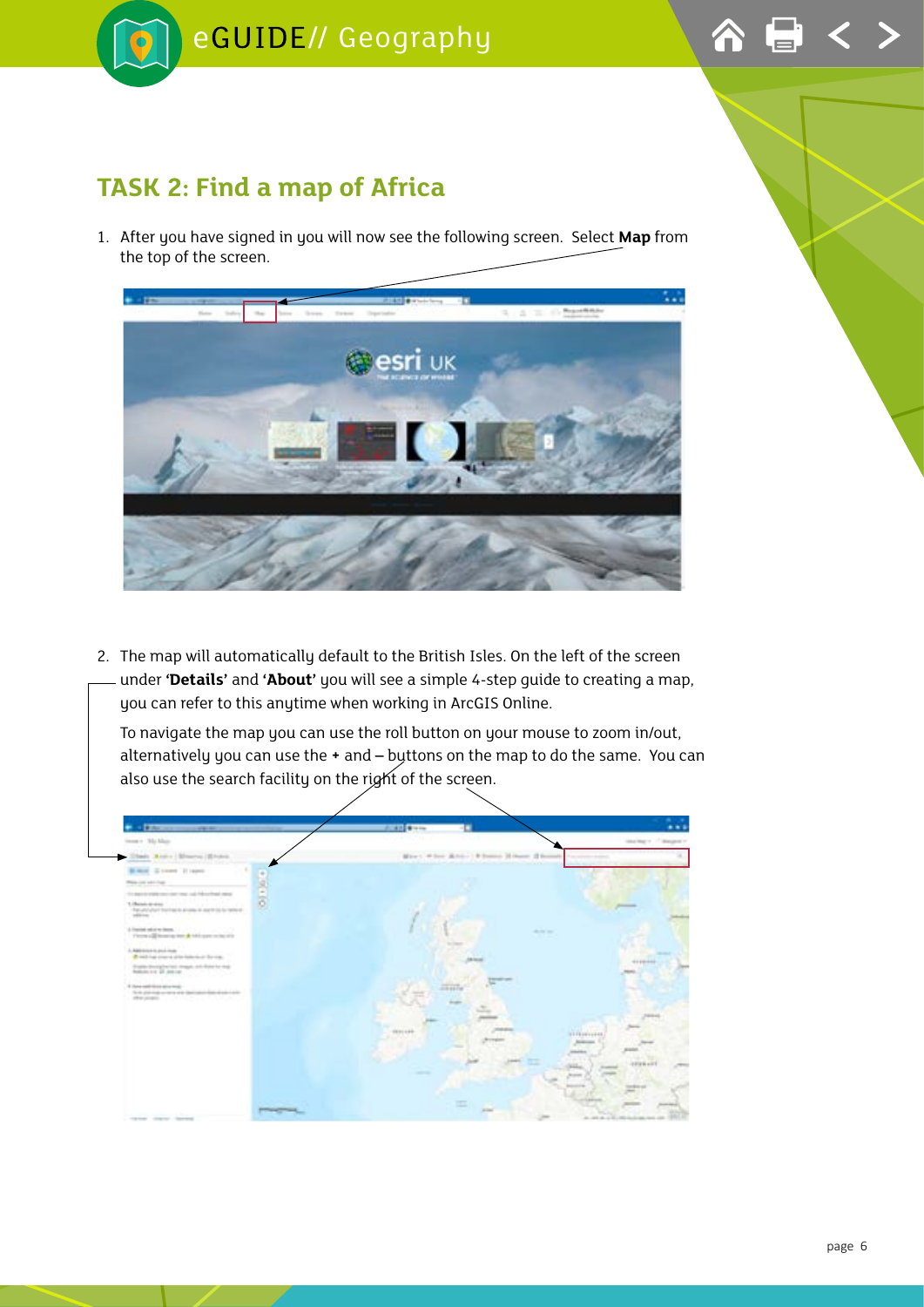

3. A map of Africa will form the basemap for this task. You need to navigate the online map until a map of Africa sits in the middle of your screen. **Tip:** the easiest way to do this is to search 'Africa'.

The map defaults to a **topographic map** which you will use as the starting point for this investigation.



**Note:** you can explore alternative base maps by clicking on **Basemap** and selecting an alternative map style.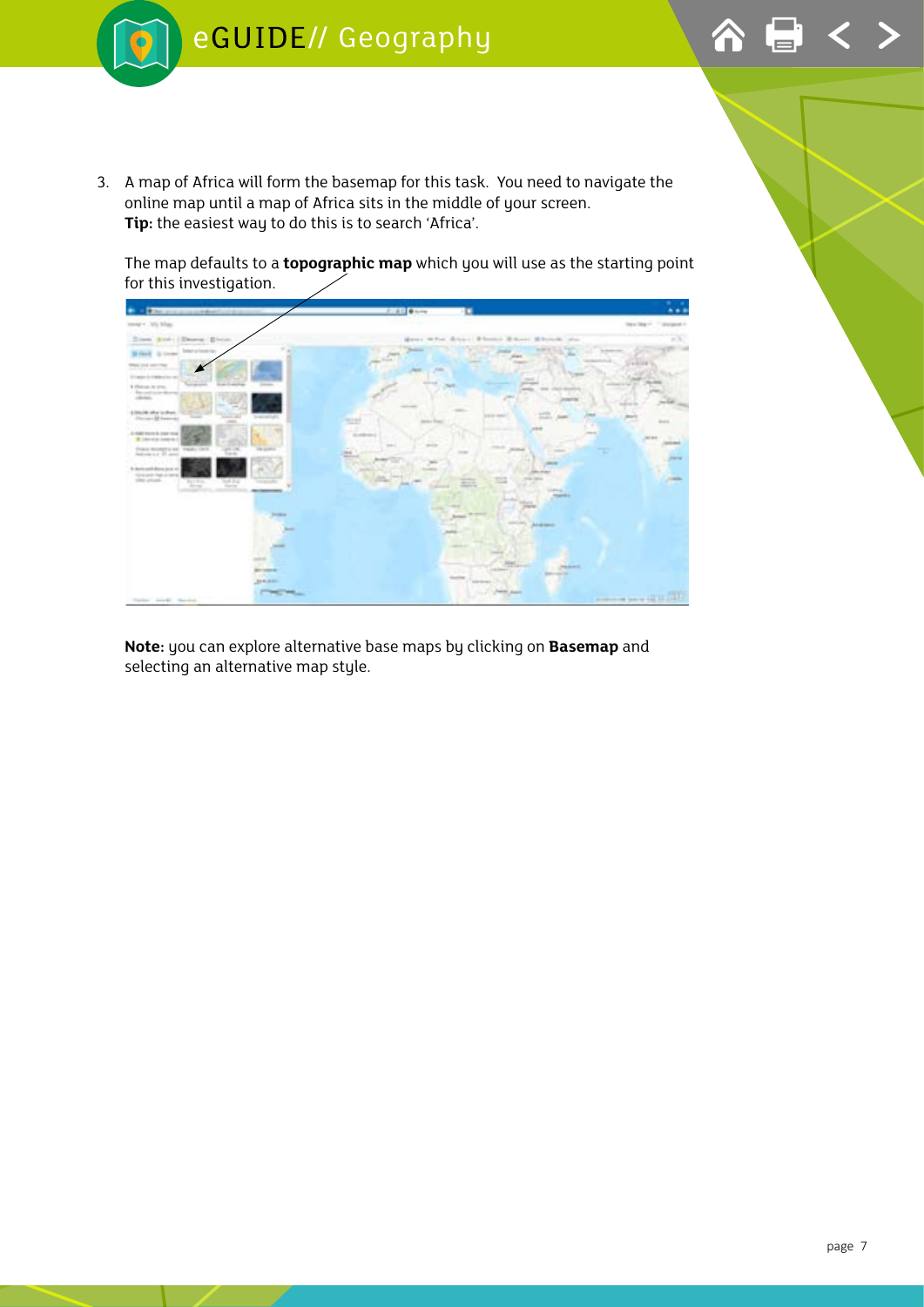<span id="page-7-0"></span>



## **Task 3: The distribution of Malaria in Africa**

You are now ready to add information to your map – this is referred to as **adding layers**. Follow the next steps carefully. You are going to use data already included in ArcGIS Online.





2 To find the required data set you can simply scroll through the list of data held in ArcGIS Online. It is worthwhile taking a little time to scan the wide range of data available.

For this task, a quicker way is to search for the relevant data set, to do this key **MalariaDeaths2010**. You should now see the following screen.

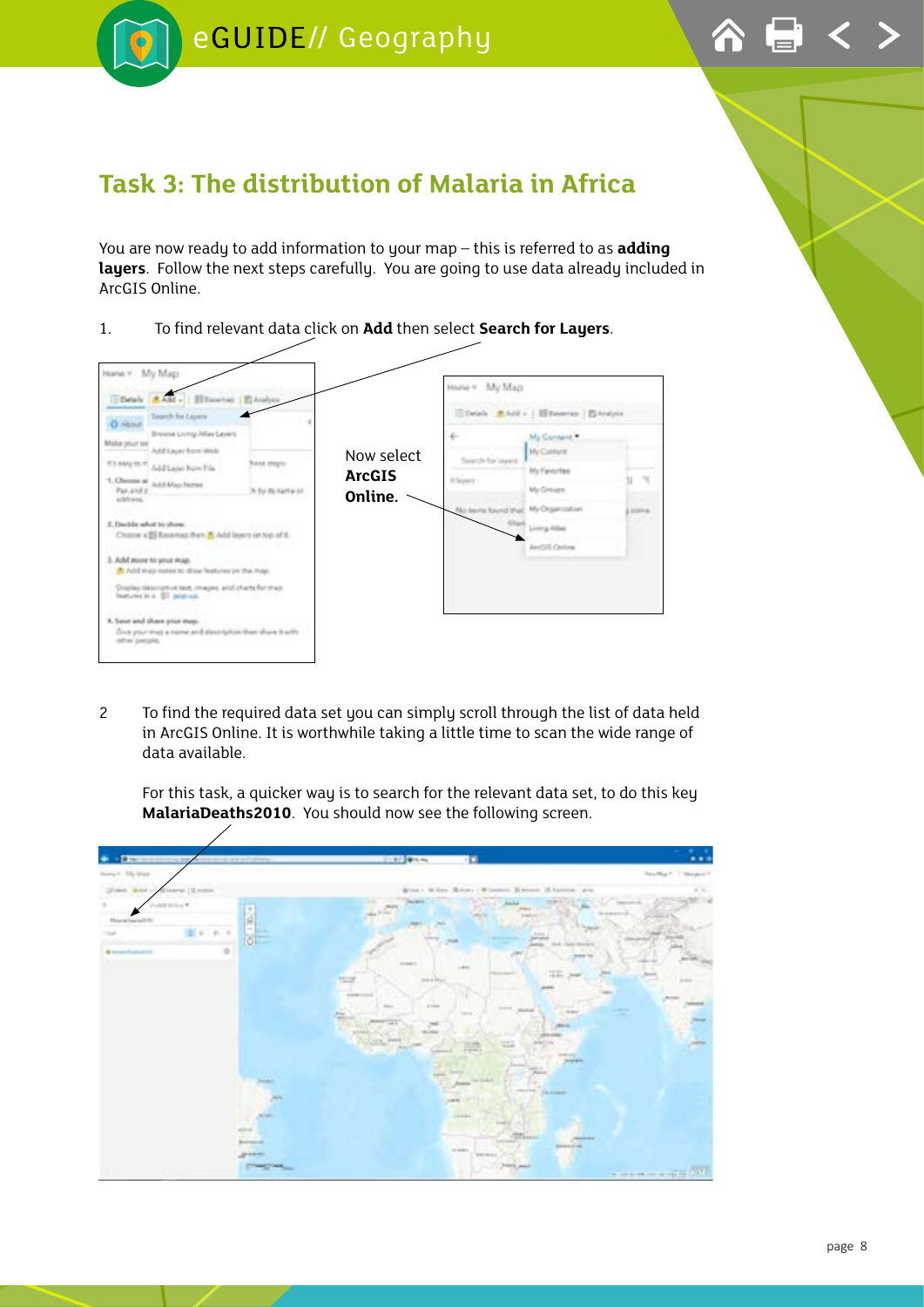



This is a good opportunity to familiarise yourself with the tools available on screen.

This icon lists the available layers in **compact view** as shown here.

| í            |
|--------------|
|              |
|              |
| 7<br>T<br>S. |

This icon shows a detailed **list view** as shown below.



Finally, this icon allows you to apply **filters**; for example, as shown here, you can select 'only show content within map area'.

| awa + My Mag-        | Since Able ( Blowns ) States |      |                                  |  |
|----------------------|------------------------------|------|----------------------------------|--|
| 36                   | Audit Delva *                |      | Filter                           |  |
| Material Ave.        |                              |      |                                  |  |
| 1 Vitam              | 第1世 第1                       |      |                                  |  |
|                      | attracting loss 1. Class H.  |      | 5. Band Paper<br>3 Dela Modified |  |
| M. Howard Serbs 2010 |                              | (10) | 3 David                          |  |
|                      |                              |      | 1-Testus                         |  |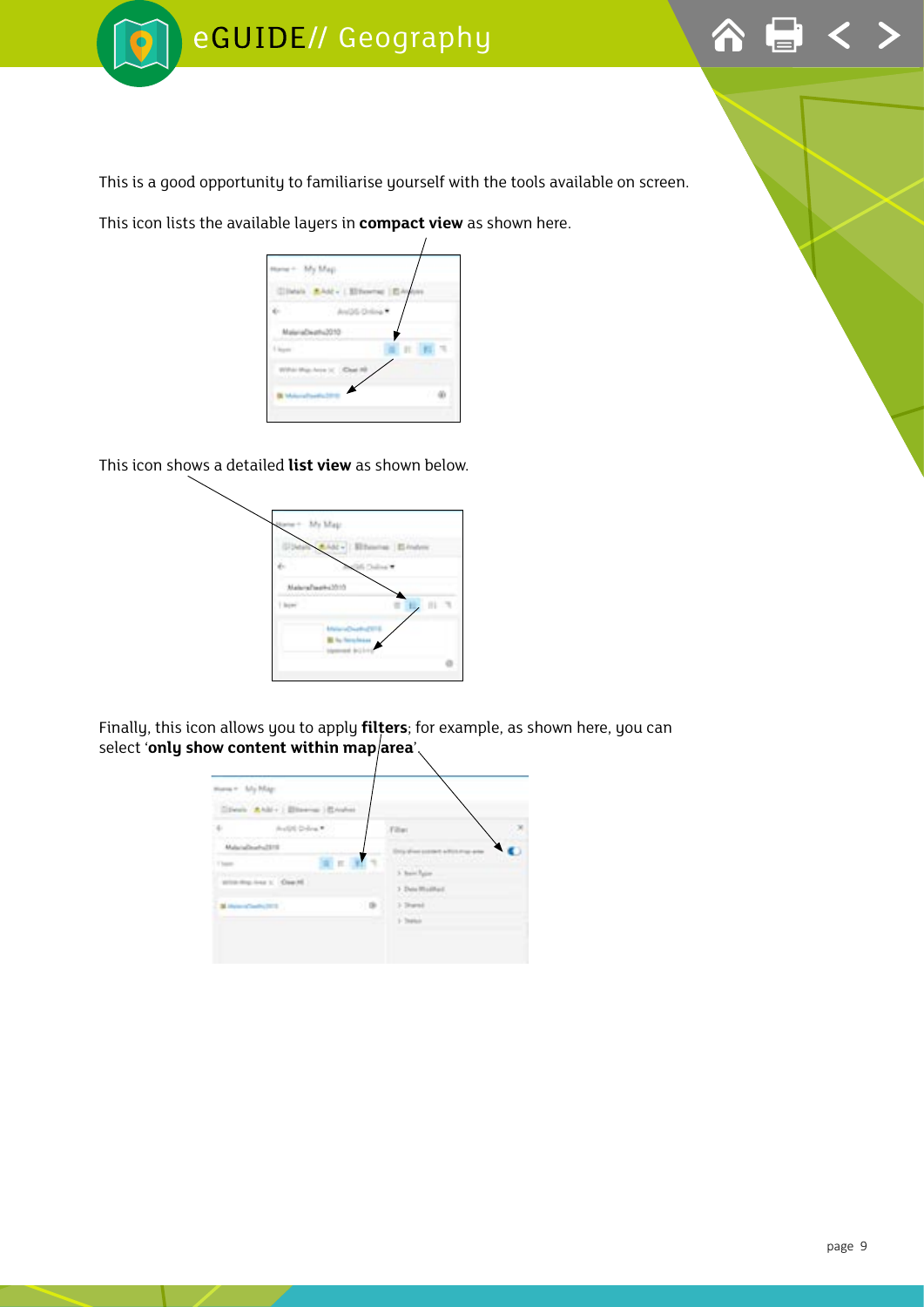

3. You are now ready to add your chosen layer. To do this simply click on the + symbol alongside the name of the layer. This will generate a coloured map that will look like this.



- 4. You will notice that the layer covers your base map and you will not be able to see the names of the individual countries. You can make the layer more transparent so that you can see what is underneath it. To do this:
	- (i) click on **Details**
	- (ii) then select **Content**
	- (iii) click on the dots under the name of the layer to bring up a menu
	- (iv) from the menu select **Transparency**
	- (v) move the slider along to approximately 30% and you should now be able to see clearly the names of each country.



The following screen shot shows you the steps you need to take.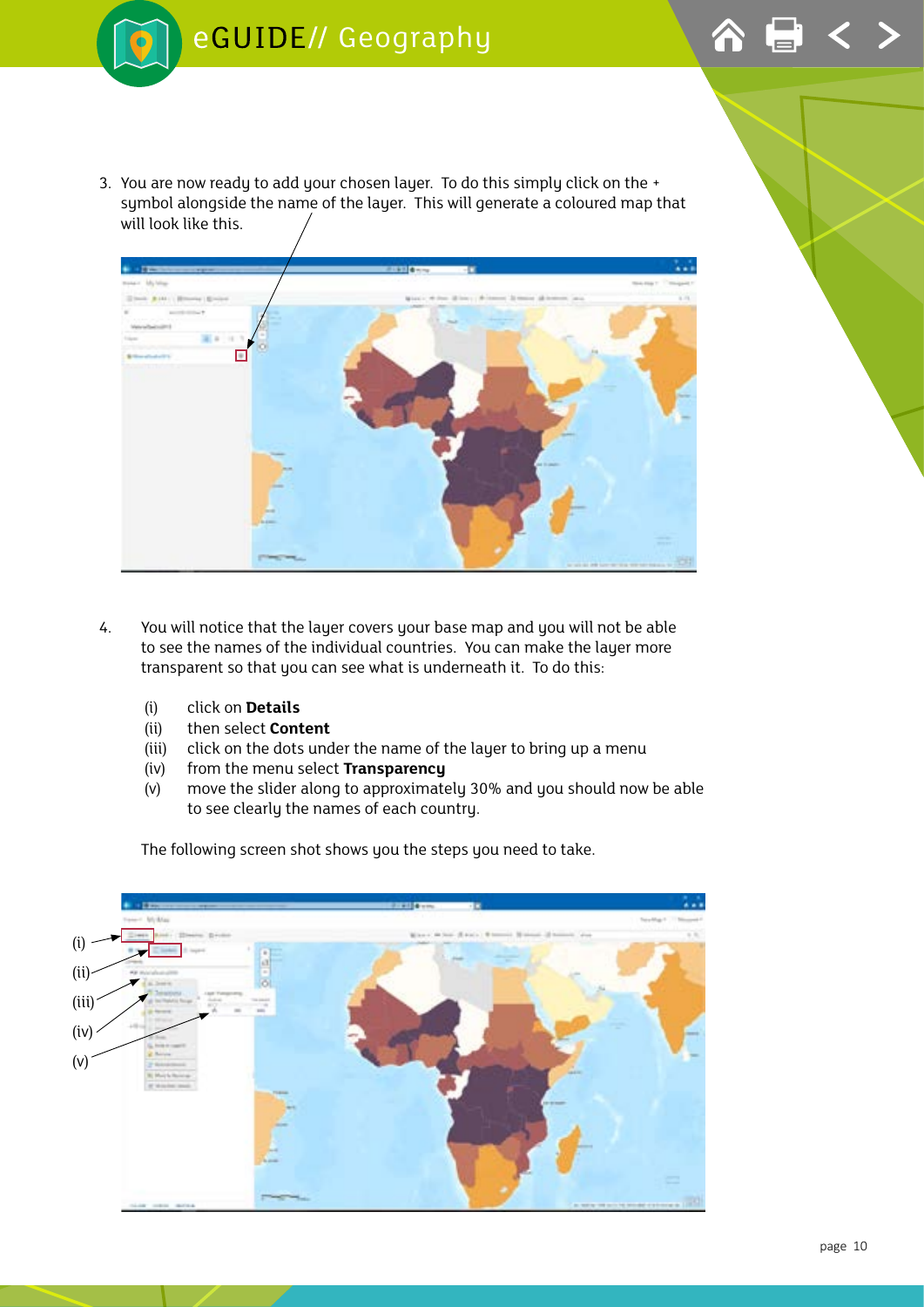

5. You have probably noticed that the map does not include a key which is required to help make sense of the pattern shown. In ArcGIS Online the key is referred to as a legend. Simply click on **Legend** to complete your map.



- 6. You can now save your map. Click on **Save** and select **Save As** from the drop down menu. **Enter** the following details: Title, Tags and Summary; e.g.
	- **Title:** Map to show Malaria, 2010
	- **Tags**: Africa, Malaria.
	- **Summary:** choropleth map showing distribution of deaths due to Malaria throughout the continent of Africa in 2010.

Your map will automatically save in your folder (your name).



*You can also print out a copy of your map; the drop down menu will give you the*  option of printing the map with the legend.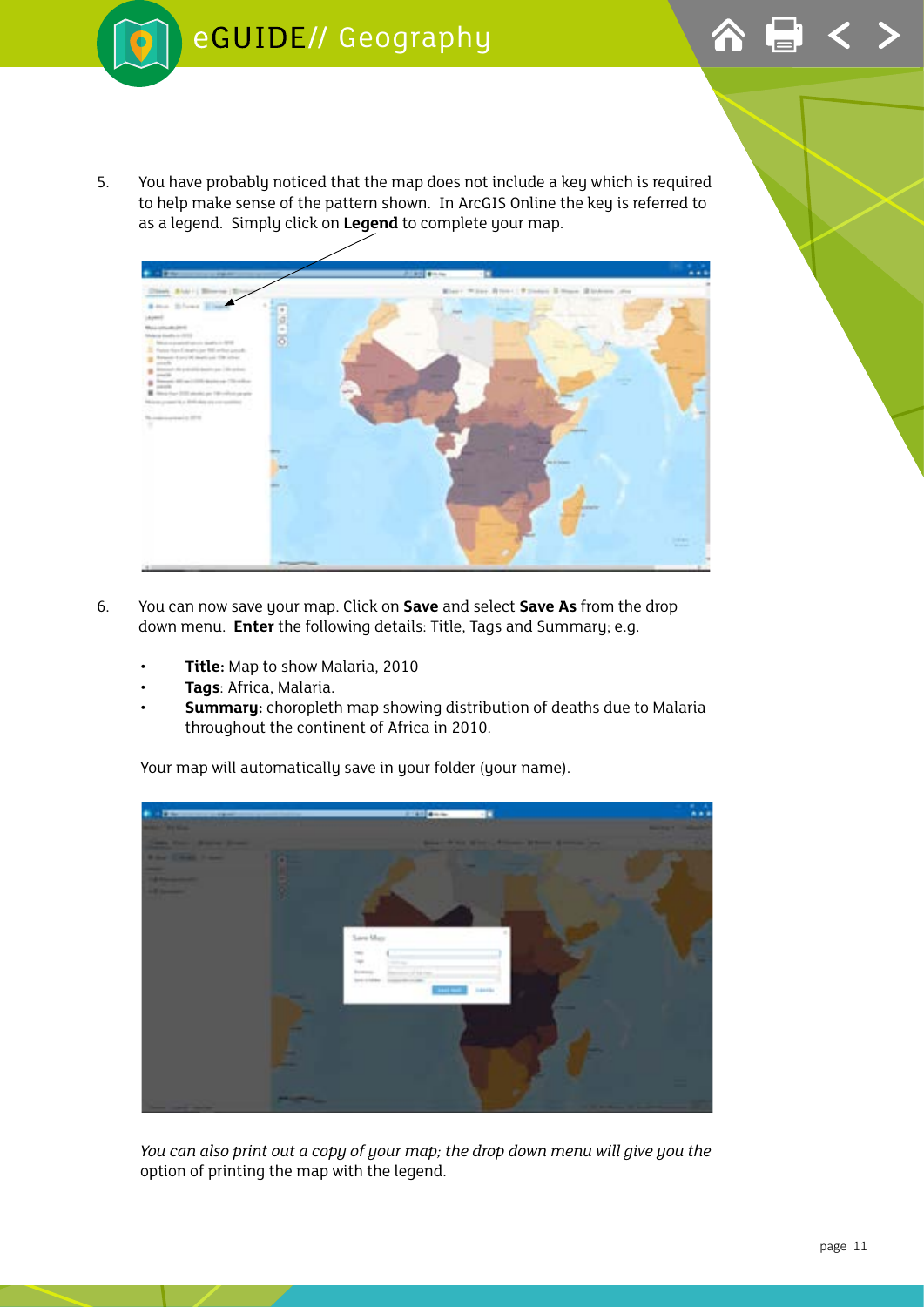<span id="page-11-0"></span>



### **Task 4: Show HIV/AIDS on a map of Africa**

This is an advanced task building upon the skills you have now developed. The instructions will be less detailed as you should now be familiar with the main steps and tools involved in creating a map using ArcGIS Online. In this task you will focus on HIV/AIDS in Africa.

- 1. To begin this task you need to create a new map. Can you remember how to do this? Tip: click on **NEW MA**P at the top right of the screen.
- 2. Add a layer, search for **Percentage of Deaths from HIV**. You should now have a map looking this.



**Note:** Go back to Task 2 (Malaria map task) if you get stuck.

To bring up the key, remember to click on **Details** then **Legend**.

- 3. You are now going to change the colours on your map. To do this you need to click on **Details** then **Content**. You will see a number of icons under the name of the layer. From left to right the icons are:
	- Show legend (key)
	- Show table
	- Change Style
	- Filter
	- Perform Analysis
	- Drop down menu

Click on the **Change Style** icon, it is the third icon from the left hand side and looks like this:

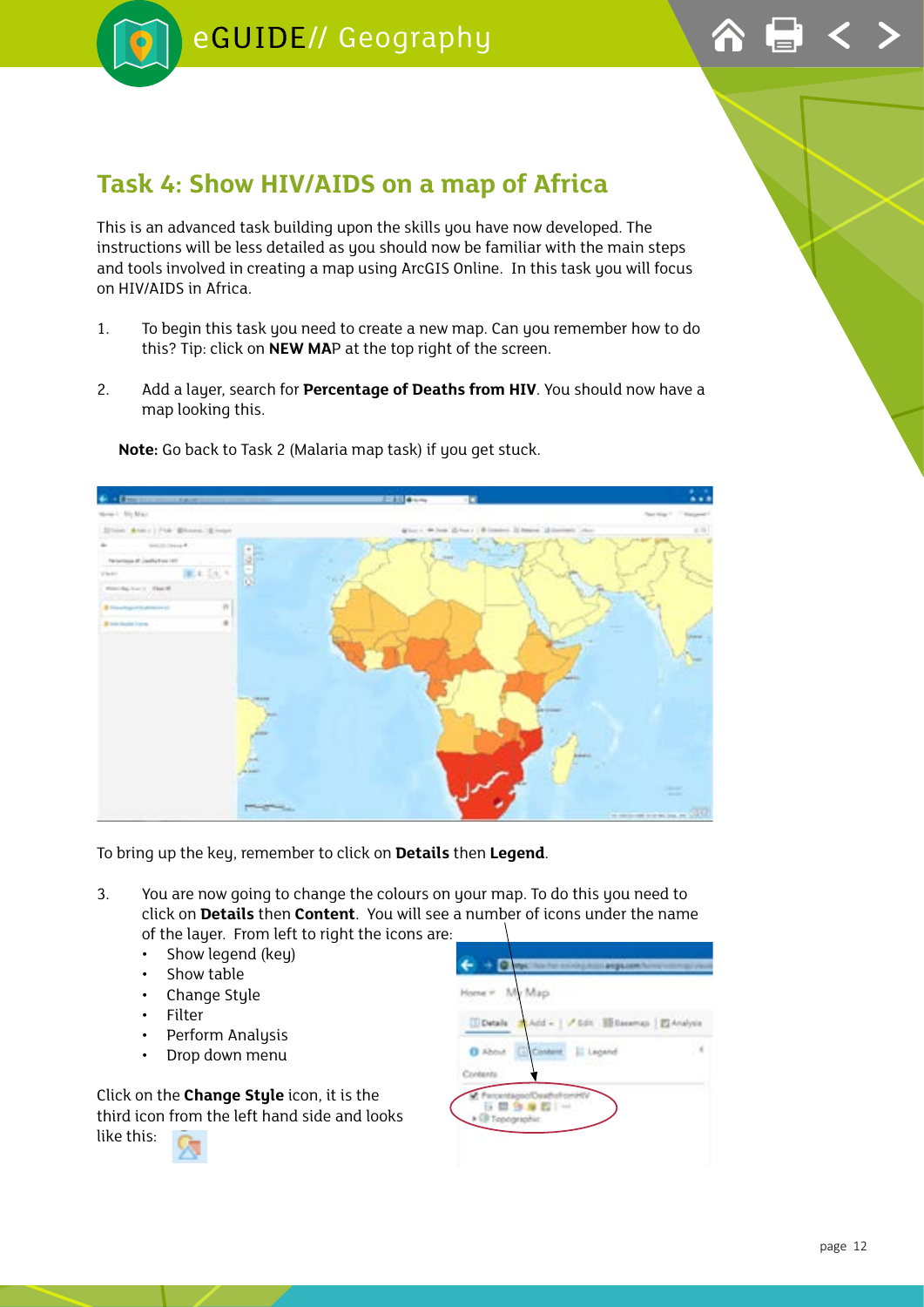

You should now see the following screen.

Click on **Counts and Amounts** (Colour) then **Options.** 



This will take you to a screen that allows you to change the colours used on your map. To do this click on **Symbols** and select a colour of your choice from the pop-up.





Scroll down to see more colour options. Tip: remember the importance of shading for this mapping technique, e.g. the darkest colour for the highest value in the data set. When you are happy with the chosen colour, click **OK**.

4. You will notice that the layer has completely covered the base map which means that you can no longer see the names of the individual countries. The **Change Style** menu allows you to change the **transparency**. Simply slide the pointer to the right until you can clearly see the country names; 50% is a good starting point. Finally, when you are happy with your choice of colour and level of transparency click **OK** and **Done** on the next screen to complete the changes and return to your map (see next screenshot).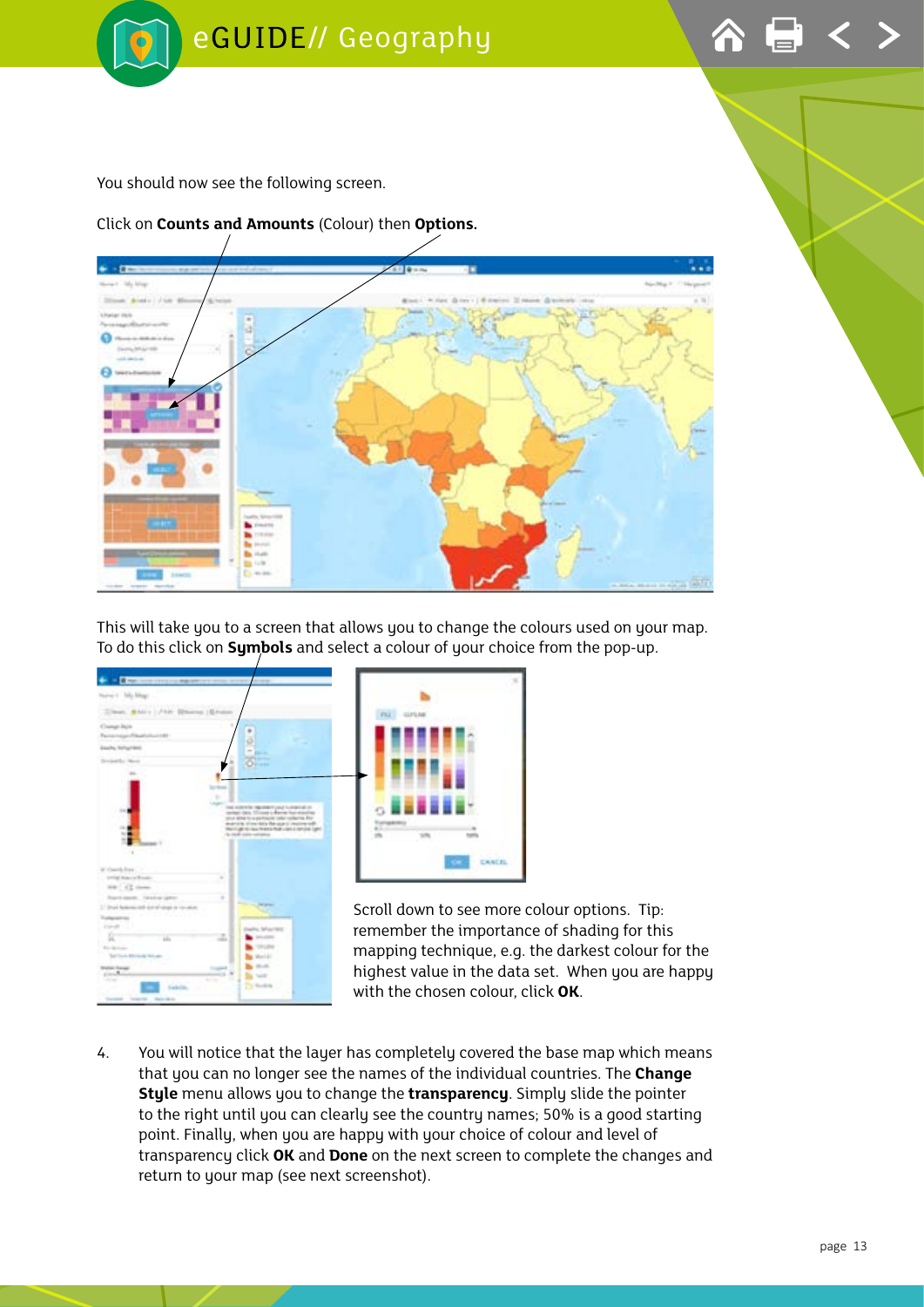



5. You are now going to present this information using a different mapping technique. To do this click on **Counts and Amounts (Size)**, you will see circles appear on your map (see below).



You can change the symbol and colour by clicking on **Options** and selecting from the pop-up. Take the time to experiment with different symbols – some may be more effective than others. To make the changes and return to your map click **OK** then click **Don**e on the next screen.

Finally, remember to **save** your map. **Tip:**  check back to see how to do this if you are not sure.



Give your map a suitable title, bearing in mind what it is showing.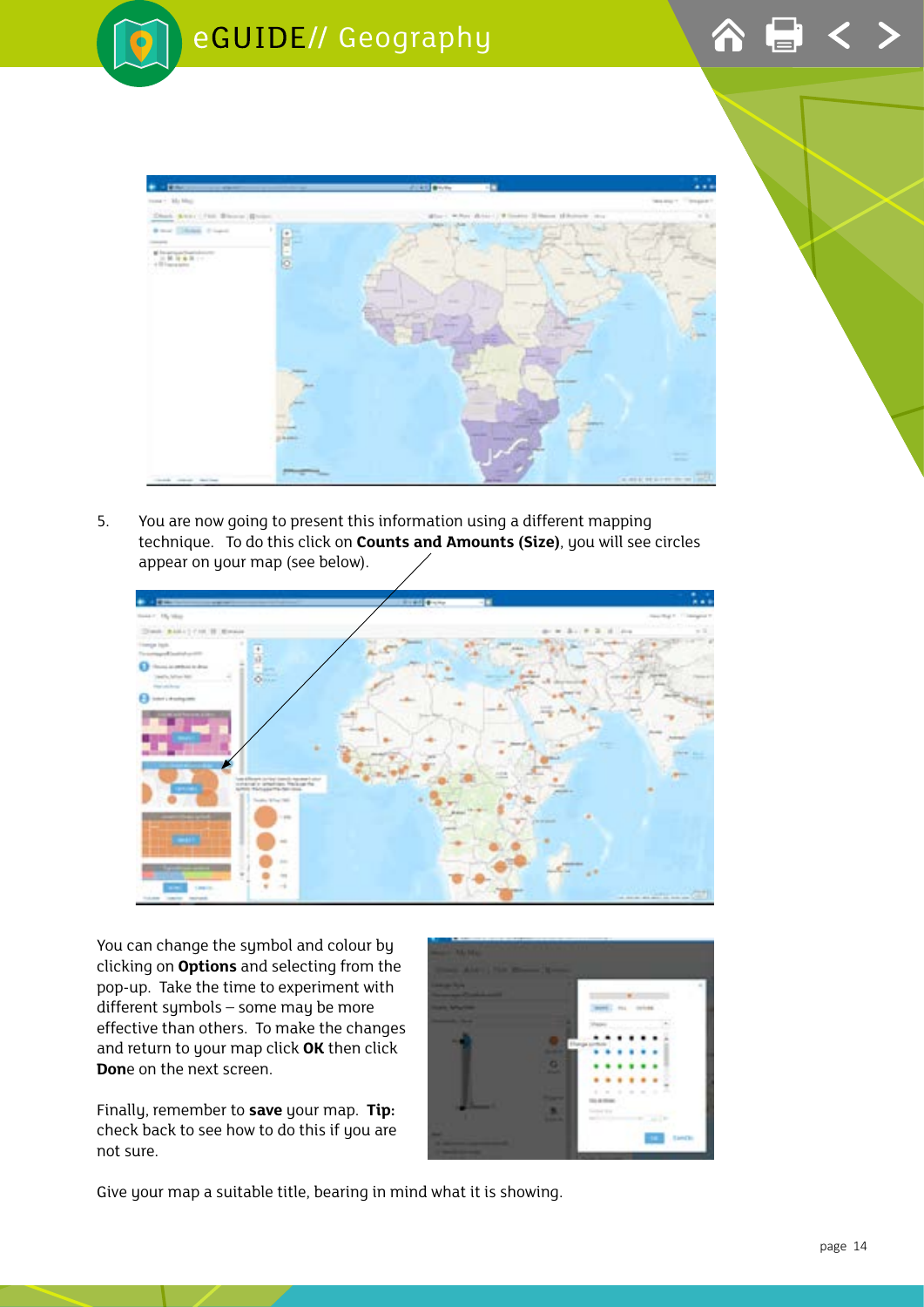<span id="page-14-0"></span>



## **Task 5: Investigating Ebola in West Africa**

You will now be a competent user of ArcGIS Online. In this task you will investigate the occurrence of Ebola in West Africa.

Tip: Go back to the previous tasks if you find that you cannot remember the steps. Play around with some of the functions on the GIS to see what changes you can make.

- 1. To start this task, zoom in to **Liberia** in West Africa.
- 2. Search for **Ebola Deaths** and then add **Liberia County Death Rate by JSullivan\_Federal**.

Your map should look like this.



- 3. Change the colours of this layer. Check back to Task 4 if you need some help.
- 4. Now search for **Ebola care facilitie**s and then choose **UNMEER (Liberia) Geo-Information Management Services (GIMS) Web Map** from the options given to you. When you add this layer your map should look like this.

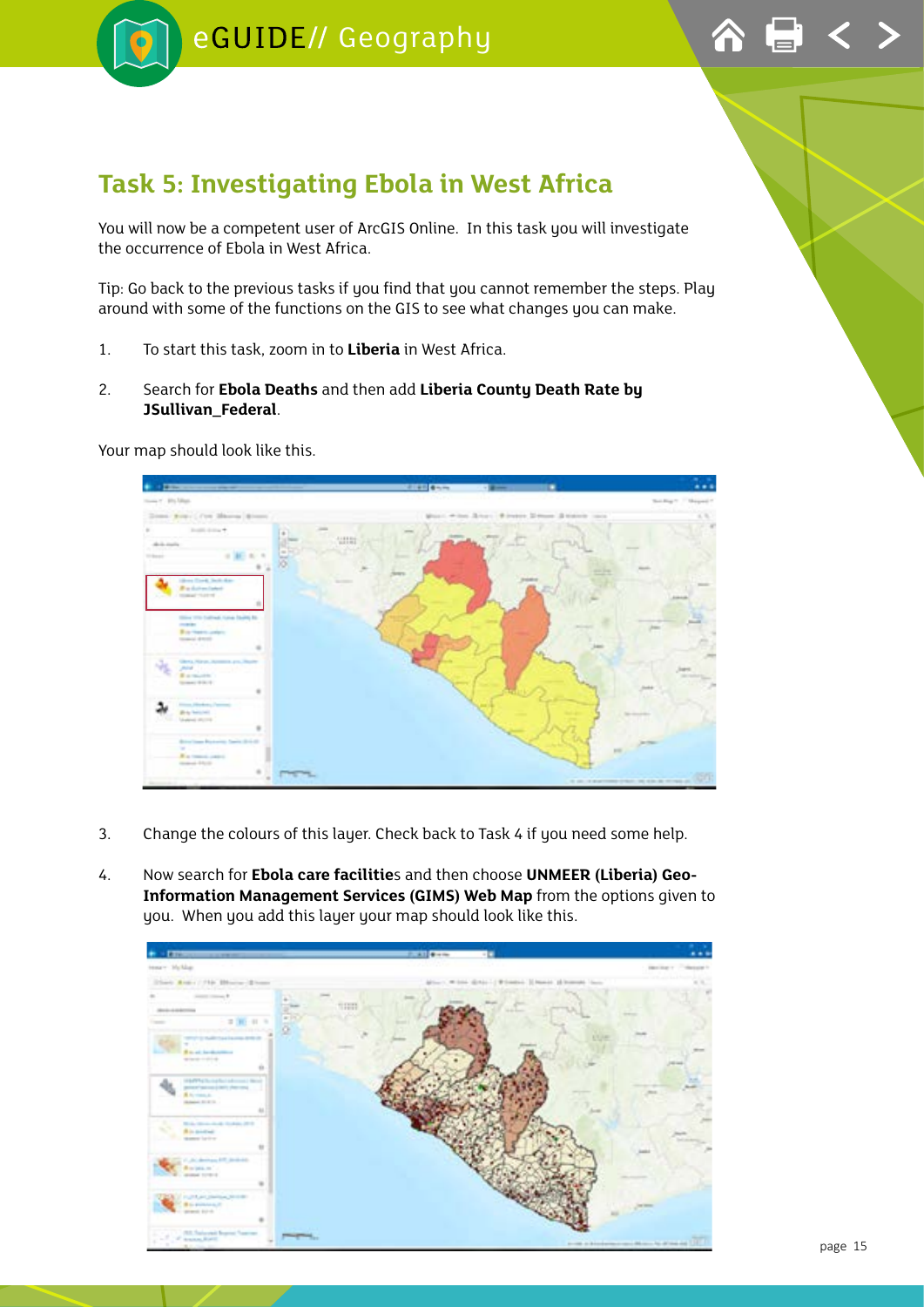

There is a lot of detailed information on this map. Therefore it is a good idea to remove unnecessary clutter from the map.

5. You will now remove the layers that you do not need. To do this click on **Details**, then **Content** and remove the tick from the layers that you do not want.

**Note:** You can tick and untick the titles of the content and it will remove and bring back that particular layer from your map. Try it out.



For the purpose of this task the layers retained are:

- UNMEER (Liberia) Geo-Information Management Services (GIMS) Web Map Forward Logistic Base
- UNMEER (Liberia) Geo-Information Management Services (GIMS) Web Map Community Care Centres
- UNMEER (Liberia) Geo-Information Management Services (GIMS) Web Map Health Facilities
- UNMEER (Liberia) Geo-Information Management Services (GIMS) Web Map Ebola Treatment Units
- 6. Click on **Legend** to access the key for the layers you have added. You will see a separate legend (key) for each layer.

**Note**: You may need to scroll down to view the full legend.

7. Finally don't forget to **Save** your map and **Print** a copy if required.

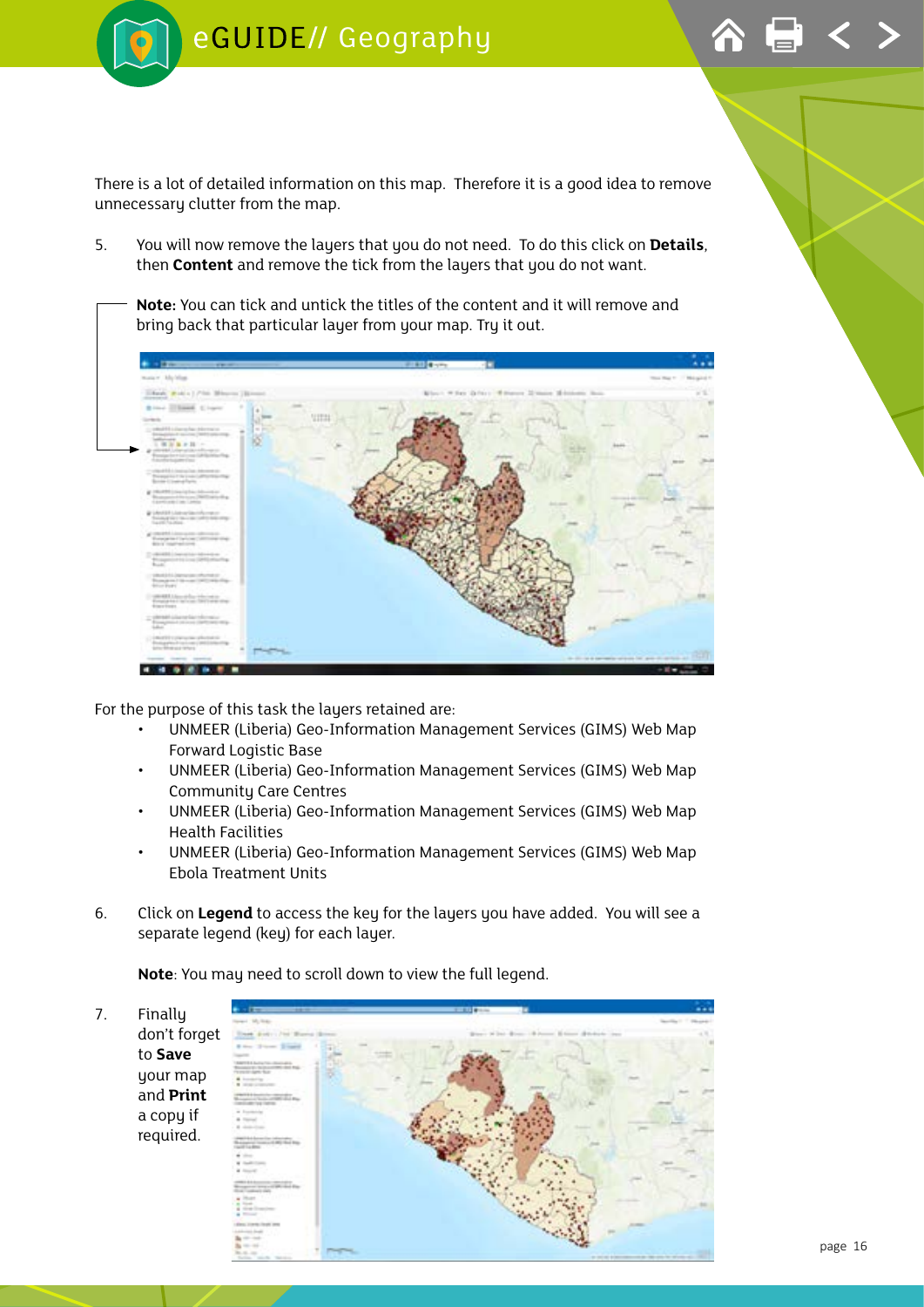



#### **Follow-up Work**

Describe what your map shows in relation to Ebola in Liberia.

Explain why parts of Liberia have suffered more from Ebola than others areas of the country.

#### **Concluding Task: Group Discussion**

Evaluate this GIS investigation - which parts of it worked well for you and which didn't?

What are the advantages of presenting this data in this format?

What are the limitations of presenting this data in this format?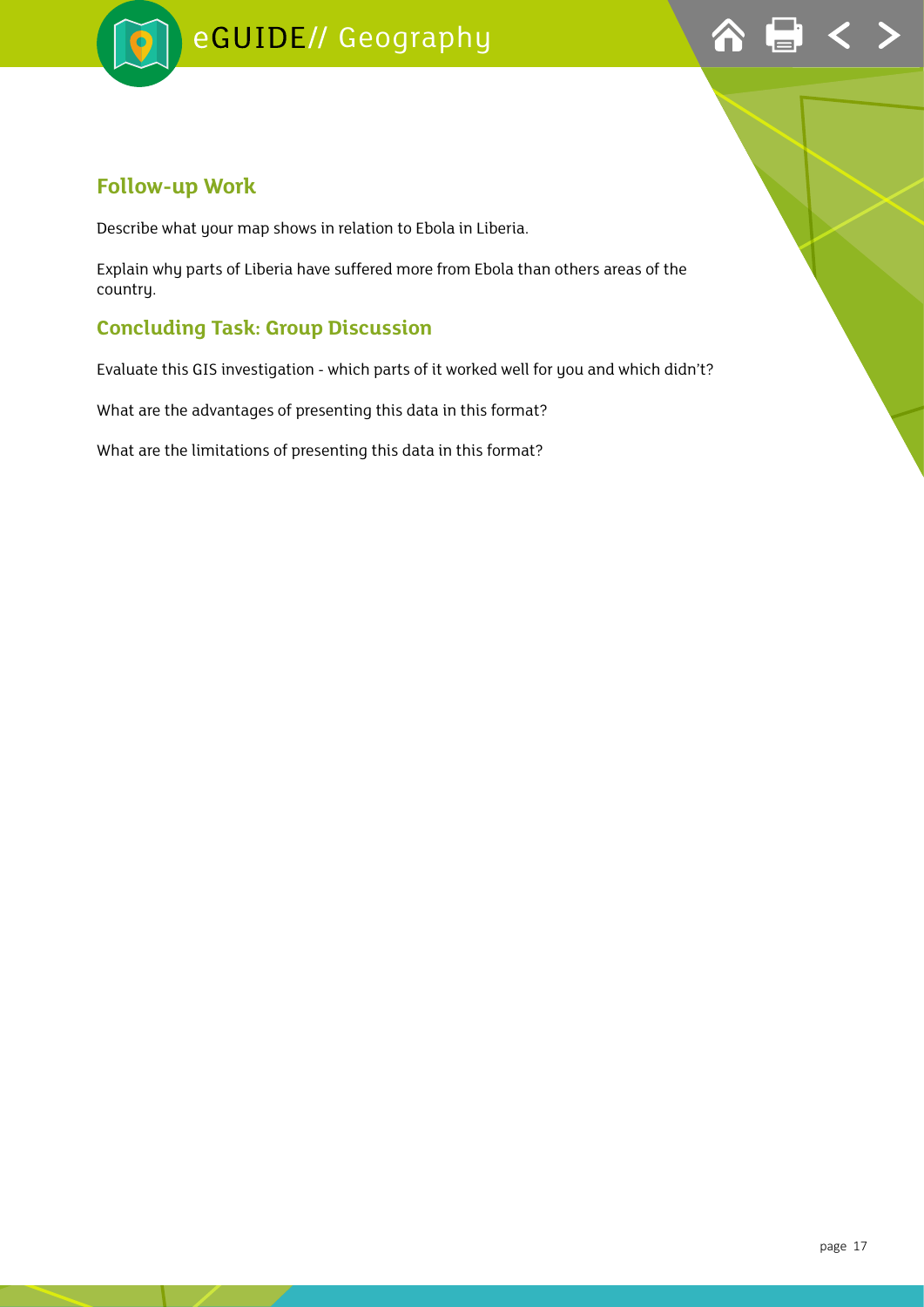## <span id="page-17-0"></span>**Task 6: Investigating the spread of Coronavirus in 2020**

At this point you should be a master of GIS and, as with the previous task on Ebola, you should refer to the instructions in previous sections if you are unsure how to do a particular aspect, e.g. adding layers.

In this task you will investigate the global spread of the Coronavirus pandemic during 2020 to enable you to understand epidemiology transition with references to places for illustration.

- 1. Start with a base map of the world- make sure you can see most of the world on your screen. A **streets map** will enable you to see country boundaries as topography is not necessary here.
- 2. Add the following layer from ArcGIS Online: **time\_series\_covid19\_deaths\_ global\_9-4** by **Abdelnasser\_Ali\_LearnArcGIS**. This will give you a map with proportional circles as shown below.



3. Zoom in to north-west Europe on your map and click on a country of your choice, this will give you a pop-up showing the death toll for your chosen country. The following screen shot shows the data for Italy up to the middle of April 2020.

**Note:** the data available in ArcGIS Online is constantly updated. By the time you undertake this task you will find that the data has been changed. The following format is used for the date: month/day/year so 4/11/20 represents 11th April 2020.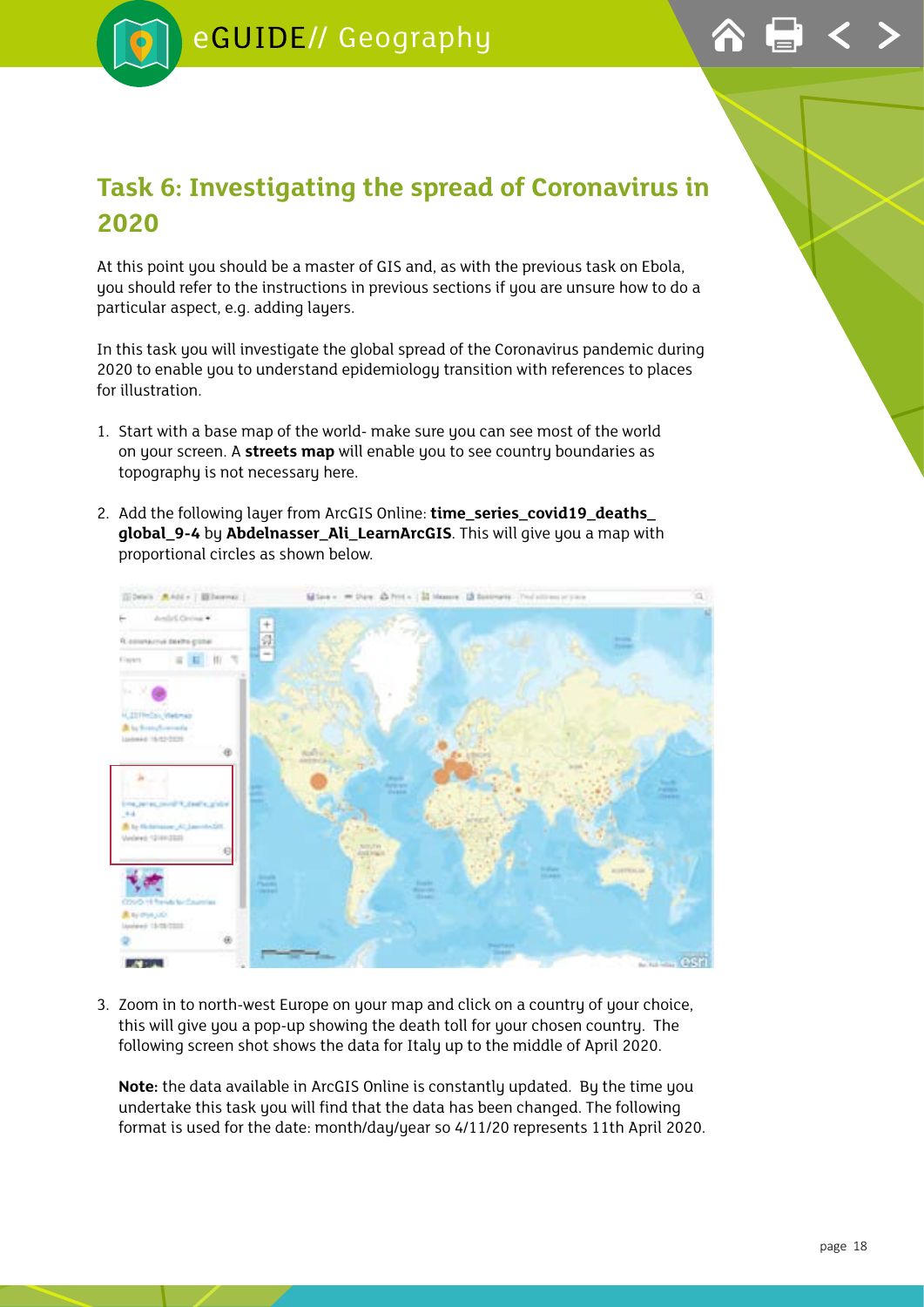

4. Describe what the data shows with regard to the changes over time and the spread of Coronavirus across Europe.

So far the tasks included in this resource have been based on data accessed within ArcGIS Online. This is both convenient and allows the user to display the data easily as a map. However, there are many sources of reliable data online and you may find data elsewhere on the Internet that you would like to display in cartographic form. ArcGIS Online allows you to **impor**t data that you can then use to create a map.

You are going to import your own data and use it to create your own map.

5. Go to the World Health Organisation website. This can be found a[t https://covid19.]( https://covid19.who.int/?gclid=CjwKCAjwh472BRAGEiwAvHVfGrC1-3iCbc8j7sDzCwRZNsgELD1aHuv1w74ivCa9D-B_ukOlP6mpixoCkLIQAvD_BwE) [who.int/?gclid=CjwKCAjwh472BRAGEiwAvHVfGrC1-3iCbc8j7sDzCwRZNsgELD1aHuv1]( https://covid19.who.int/?gclid=CjwKCAjwh472BRAGEiwAvHVfGrC1-3iCbc8j7sDzCwRZNsgELD1aHuv1w74ivCa9D-B_ukOlP6mpixoCkLIQAvD_BwE) [w74ivCa9D-B\\_ukOlP6mpixoCkLIQAvD\\_BwE]( https://covid19.who.int/?gclid=CjwKCAjwh472BRAGEiwAvHVfGrC1-3iCbc8j7sDzCwRZNsgELD1aHuv1w74ivCa9D-B_ukOlP6mpixoCkLIQAvD_BwE).

As this can be complicated to find you can search for the title: **WHO Coronavirus Disease (Covid-19) Dashboard.**

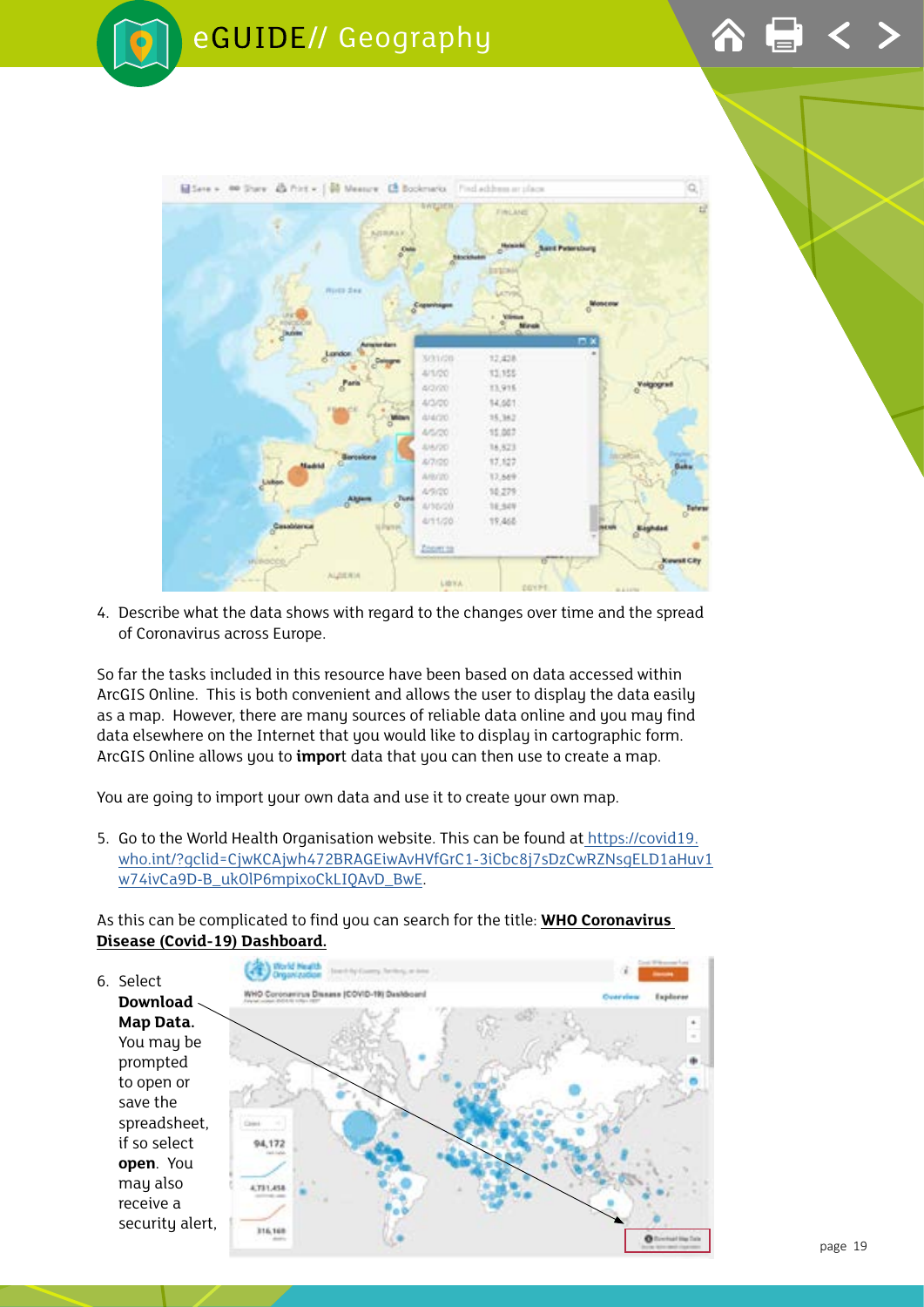





- d. On the right hand side of the pop up click on the down arrow and select **Newest to Oldest**.
- e. Now click OK.

**Note:** You may see a slightly different drop down menu when you click on Sort & Filter, you may have the option to sort from oldest to newest or newest to oldest. If this option is open to you select newest to oldest and the data will automatically be sorted to show the most recent data at the top.

7. You now need to copy the data which is the most recent in your search (in this example it is 19th May 2020). Highlight the data for your chosen date and right button click on **Copy** in the pop up window as shown in the following screen shot. **Paste** this data into a new excel spreadsheet.

**Tip:** the alphabetical list of countries should extend over 217 rows.

**Name** the spreadsheet and remember to **Save** it as a **csv (Comma delimited) file**, not an excel workbook, otherwise the data will not import. Saving the spreadsheet to your desktop will make it easier to find at the next step.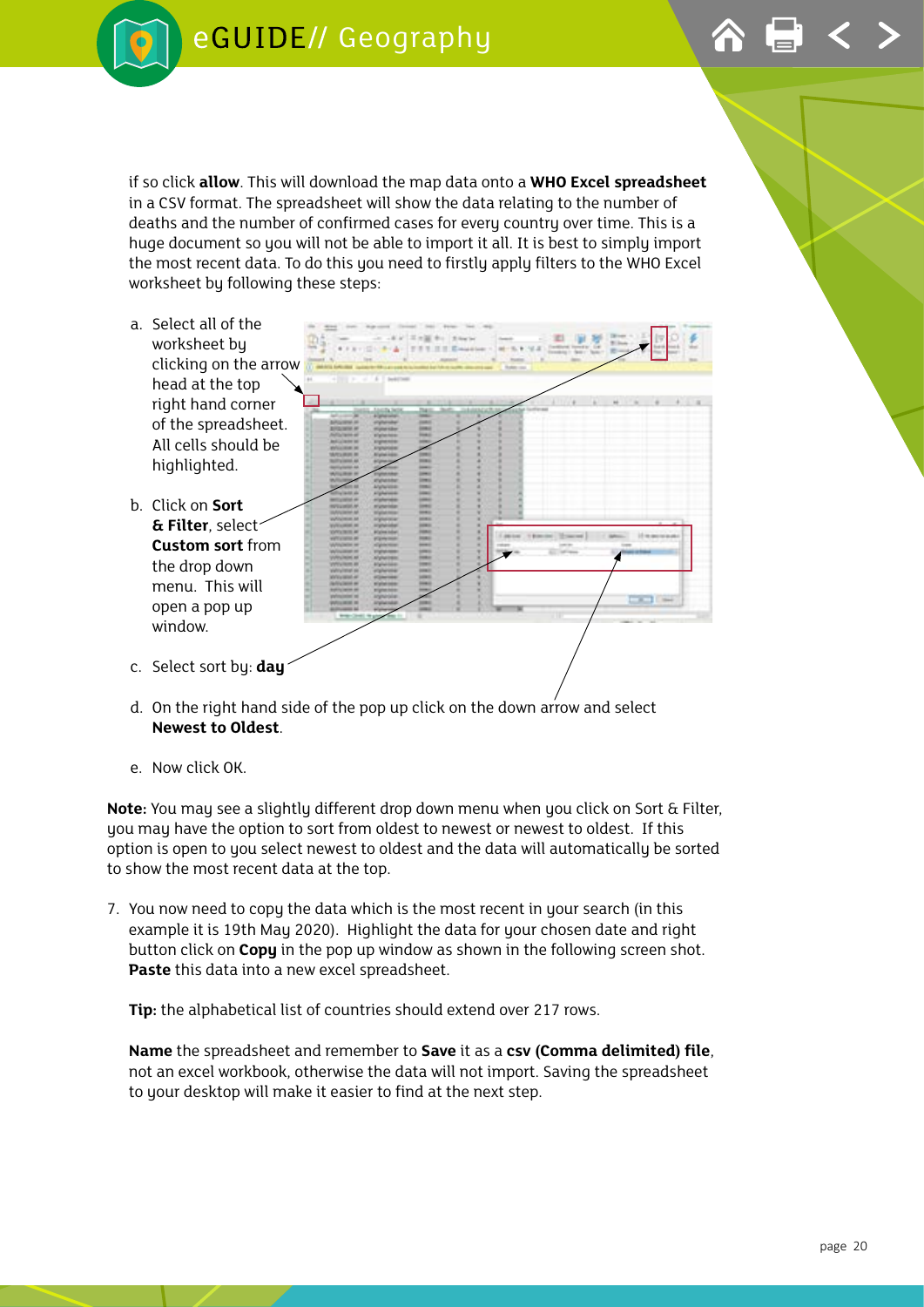|     |                | ٠       |                     | ö           |               |                       |     | ×                                    |  |
|-----|----------------|---------|---------------------|-------------|---------------|-----------------------|-----|--------------------------------------|--|
| day |                | Country | Country Name        | Region      | <b>Deaths</b> |                       |     | Cumulativ Confirmer Cumulative Coofi |  |
|     | 19/05/2020 AF  |         | Afghanistan         | EMRO        |               | 177                   | 583 | 7655                                 |  |
|     | 15/05/2020 AL  |         | <b>Albania</b>      | EURO.       |               | <b>BY</b>             | n   | <b>NAME</b>                          |  |
|     | 19/05/2020 DZ  |         | Algeria             | <b>AFRO</b> |               | Calibri - TT          |     | $-K$ $K$ $m$ - $%$ $9$ $m$           |  |
|     | 19/05/2020 AD  |         | Andorra             | <b>EURO</b> |               |                       |     | B J 三〇 - A - H - 넘 최 5               |  |
|     | 19/05/2020 AO  |         | Angola              | AFRO        |               | ×                     | - 4 | w                                    |  |
|     | 19/05/2020 All |         | Anguilla            | AMRO        |               | $L$ Cut               |     |                                      |  |
|     | 19/05/2020 AG  |         | Antigua and Barbuda | AMEO        |               |                       |     |                                      |  |
|     | 19/05/2020 All |         | Argentina           | AMEO        |               | <b>D</b> Copy         |     |                                      |  |
|     | 19/05/2020 AM  |         | Armenia             | <b>EURO</b> |               | <b>Paste Options:</b> |     |                                      |  |
|     | 19/05/2020 AW  |         | Aruba               | AMRO        |               |                       |     |                                      |  |

| Covid 19 cases May 2020                  |                |
|------------------------------------------|----------------|
| Estat Workbook ("alia)                   | <b>SE Save</b> |
| Excel Workbook ("urisc)                  |                |
| Excel Macro-Enabled Workbook (".xismi)   |                |
| Encyl Binary Werkleish ("aldo)           |                |
| 1. Allegely dealership and the first and |                |
| (UTF-8 (Comma delimited) (".cn/)         |                |
| 2041, Data ("Jumil)                      |                |
| Single File Web Page (" wint, " militim) |                |

8. You are now ready to import this data into ArcGIS Online. Go back to ArcGIS Online and select **add layer from file**, you will find this is under the Add heading. **Browse (search)** for your saved CSV file in the **Choose File** area and then click **Import Layer**. You might receive a message stating that not all points could be imported, but that is OK.

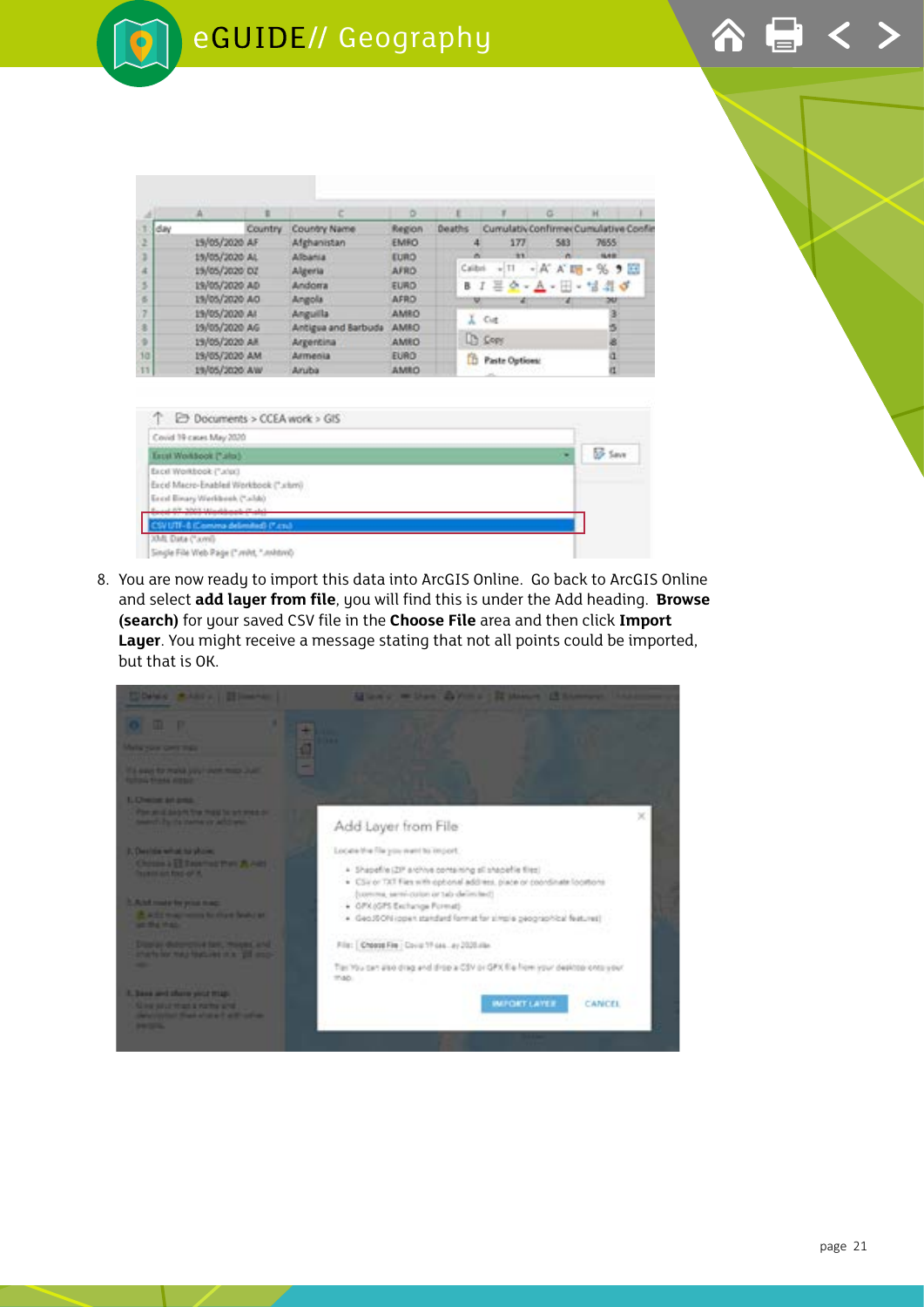



#### 9. The default map will look like the one shown below.

But it would be better to select the **cumulative deaths** so that the data is plotted as proportional circles. This will provide a better visual impression of the imapct of Covid-19 worldwide.

Now that you are more confident with GIS you can play around with the styles, choosing different attributes to map. You can save each map separately, but don't forget to click **DONE** to ensure that your layer has been added. You can experiment with a different key to your map. Don't be afraid to experiment with the data.



This same technique can be used to map any global or regional data that exists as a csv file and is linked to place (co-ordinates or latitude and longitude).